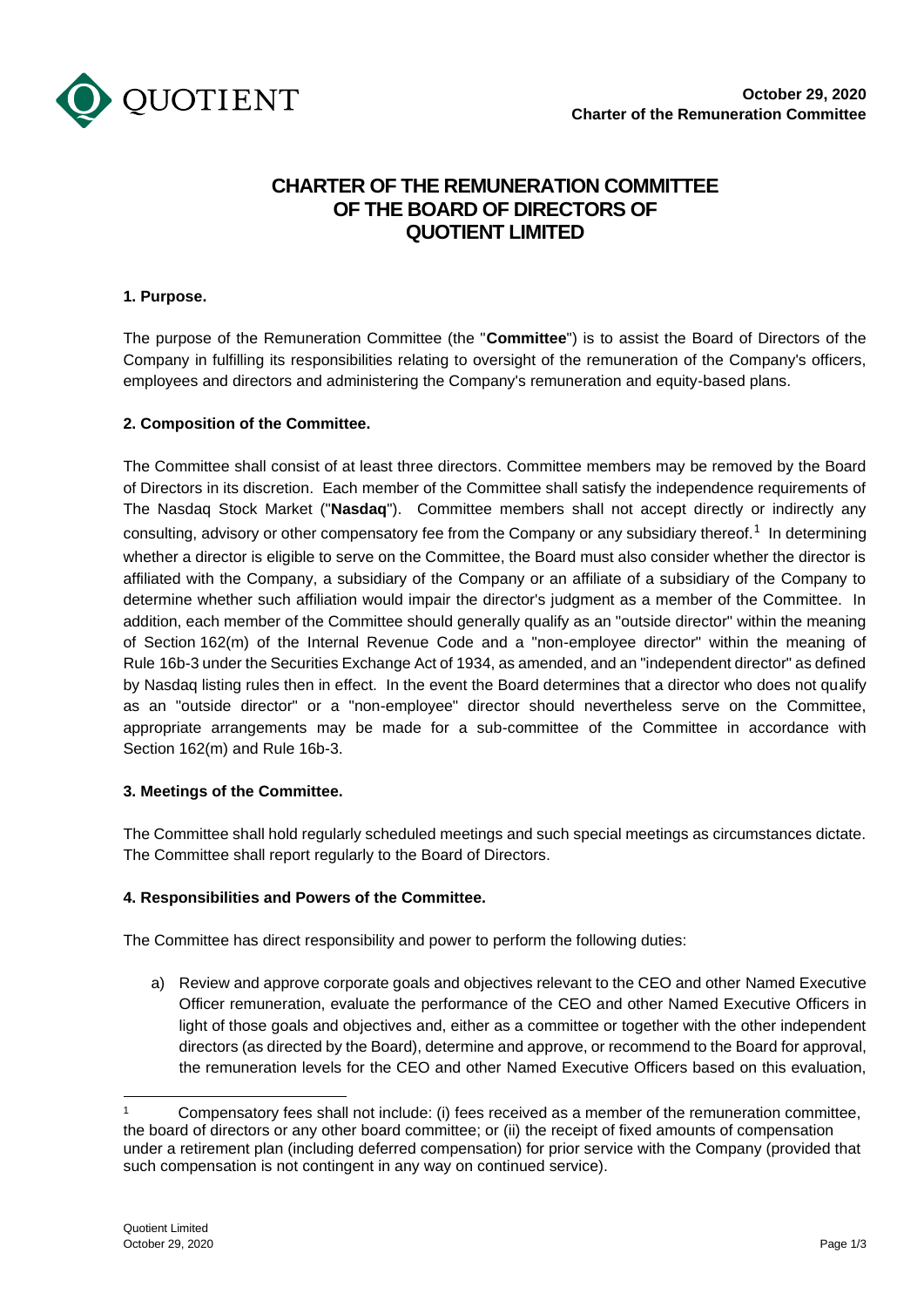

with the deliberations and voting on the CEO's compensation to be conducted without the CEO present;

- b) Make recommendations to the Board about the remuneration of the directors;
- c) Administer the Company's equity-based plans and management incentive compensation plans and make recommendations to the Board about amendments to such plans and the adoption of any new employee incentive compensation plans;
- d) Review and establish the Company's overall management compensation philosophy and policy;
- e) Review and approve Company policies and procedures for the grant of equity-based awards;
- f) Produce a remuneration committee report on executive compensation for inclusion in the Company's annual proxy statement in accordance with Securities and Exchange Commission proxy and disclosure rules;
- g) Review the Company's incentive compensation arrangements to determine whether they encourage excessive risk-taking, to review and discuss at least annually the relationship between risk management policies and practices and compensation and to evaluate compensation policies and practices that could mitigate any such risk;
- h) Review and assess the adequacy of this charter and submit any changes to the Board for approval on an annual basis;
- i) Report its actions and any recommendations to the Board on a periodic basis; and
- j) Annually perform, or participate in, an evaluation of the performance of the Committee, the results of which shall be presented to the Board.

#### **5. Actions of the Committee.**

In order to fulfil its role, the Committee shall be entitled to act in the following manner, in each case in accordance with the Company's Amended Articles of Association:

- a) Action may be taken by the Committee upon the affirmative vote of a majority of the members;
- b) Any two members or the Chairman of the Committee may call a meeting of the Committee upon due notice to each other member at least 48 hours prior to the meeting;
- c) Action may be taken by the Committee without a meeting if all of the members of the Committee indicate their approval thereof in writing; and
- d) The Committee shall have the authority to delegate to subcommittees of the Committee any of the responsibilities of the full Committee and to officers of the Company such responsibilities of the full Committee as may be permitted by applicable laws, rules or regulations and in accordance with Nasdaq listing rules.